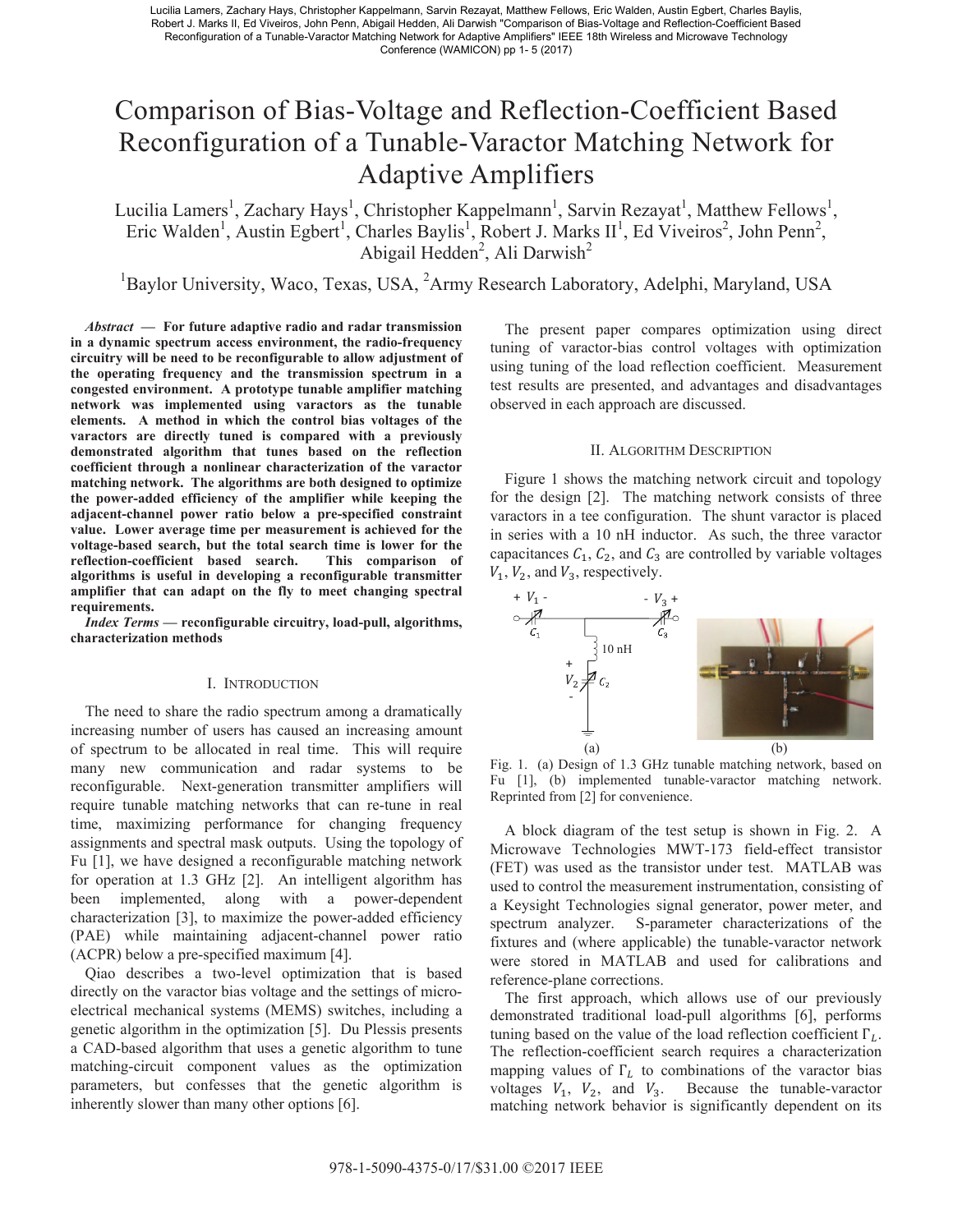input power, a power-dependent characterization is necessary to accurately describe the value of  $\Gamma_L$  presented to the amplifier at power values in the tuner's nonlinear region [3]. To perform the characterization, the value of  $\Gamma_L$  was measured using a vector network analyzer at multiple combinations across the ranges of the three varactor bias voltages  $V_1$ ,  $V_2$ , and  $V_3$  at different input power levels. Using  $\Gamma_L$  as a complex input parameter, a modified gradient-based tuning search was performed to maximize PAE while meeting ACPR constraints, as described by Rezayat [3]. The reference plane for power and PAE measurements is after the tunable-varactor matching network (Fig. 2). This is different from a traditional load-pull measurement, where the reference plane is typically between the transistor and tunable-varactor. Moving the reference plane to the output of the tunable-varactor network, however, is much more useful in a real-time system where the matching network possesses any amount of loss (especially if the loss is bias dependent, as in this case).



Fig. 2. Measurement test setup block diagram

Figure 3 shows a diagram of the optimization approach used for the reflection-coefficient search. Search vectors are constructed based on unit vectors in the optimum PAE direction  $(\hat{p})$  (direction of the PAE gradient) and optimum ACPR direction  $(\hat{a})$  (direction opposite to the ACPR gradient). The unit vector  $\hat{b}$  bisects  $\hat{p}$  and  $\hat{a}$ . If the ACPR at Candidate 1 is out of compliance (greater than the pre-specified ACPR limit), the search vector from Candidate 1 to the next candidate (Candidate 2) in the gradient search is defined as follows  $[6]$ :

$$
\bar{v} = \hat{a}D_a + \hat{b}D_b,\tag{1}
$$

where

$$
D_a = \frac{D_s}{2} \frac{|ACPR_{meas} - ACPR_{target}|}{|ACPR_{worst} - ACPR_{target}|}
$$
(2)

and

$$
D_b = \frac{D_s}{2} \frac{|\theta_{meas} - \theta_{target}|}{\theta_{target}}.
$$
 (3)

 $D_s$  is a search-distance parameter pre-selected by the user.  $ACPR_{meas}$  is the measured value of ACPR at the present candidate.  $ACPR_{target}$  is the limiting value of ACPR.  $ACPR_{worst}$  is the value of ACPR measured to this point in the search that is farthest from  $ACPR_{target}$ . If  $\theta$  is defined as the angle between  $\hat{a}$  and  $\hat{b}$ , then the desired value of  $\theta$  is  $\theta_{target}$  = 90 degrees for a Pareto-optimum solution between PAE and ACPR.  $\theta_{meas}$  is the measured value of  $\theta$  at the present candidate [4].

If the ACPR value at Candidate 1 is in compliance (less than the pre-specified ACPR limit), then the search vector is instead defined [4] as

$$
\bar{v} = \hat{p}D_a + \hat{b}D_b,\tag{4}
$$

as shown in Fig. 3(c).



Fig. 3. Process for determining the next candidate point in the reflection-coefficient based search: (a) PAE and ACPR gradient estimation, (b) finding the next candidate using the gradient estimation if the ACPR at Candidate 1 is greater than the defined limit (out of compliance), (c) finding the next candidate using the gradient estimation if the ACPR at Candidate 1 is less than the defined limit (in compliance). Reprinted from [4] for convenience.

An alternative method is the direct tuning of the varactor bias voltages. A significant benefit of this approach is that no characterization is required; the tuning is performed empirically based on the measured values of PAE and ACPR at the output of the tuner. A three-dimensional modified gradient approach is applied to the three varactor control voltages  $V_1$ ,  $V_2$ , and  $V_3$ .

The bias-voltage search uses the same gradient estimation and vector construction as in the reflection-coefficient search of Fig. 3, except in three dimensions, corresponding to the control-voltage parameters  $V_1$ ,  $V_2$ , and  $V_3$ . Figure 4 shows the gradient estimation approach used for the varactor-voltage based tuning. In the case of a network with three tuning elements, the reflection-coefficient based search is performed in a two-dimensional search space, while the control-voltage based search is performed in a three-dimensional search space. The construction of the search vectors is identical to Fig. 3(b) and (c) and uses the same equations (1) through (4), except they are applied in the three-dimensional  $(V_1, V_2, V_3)$  space.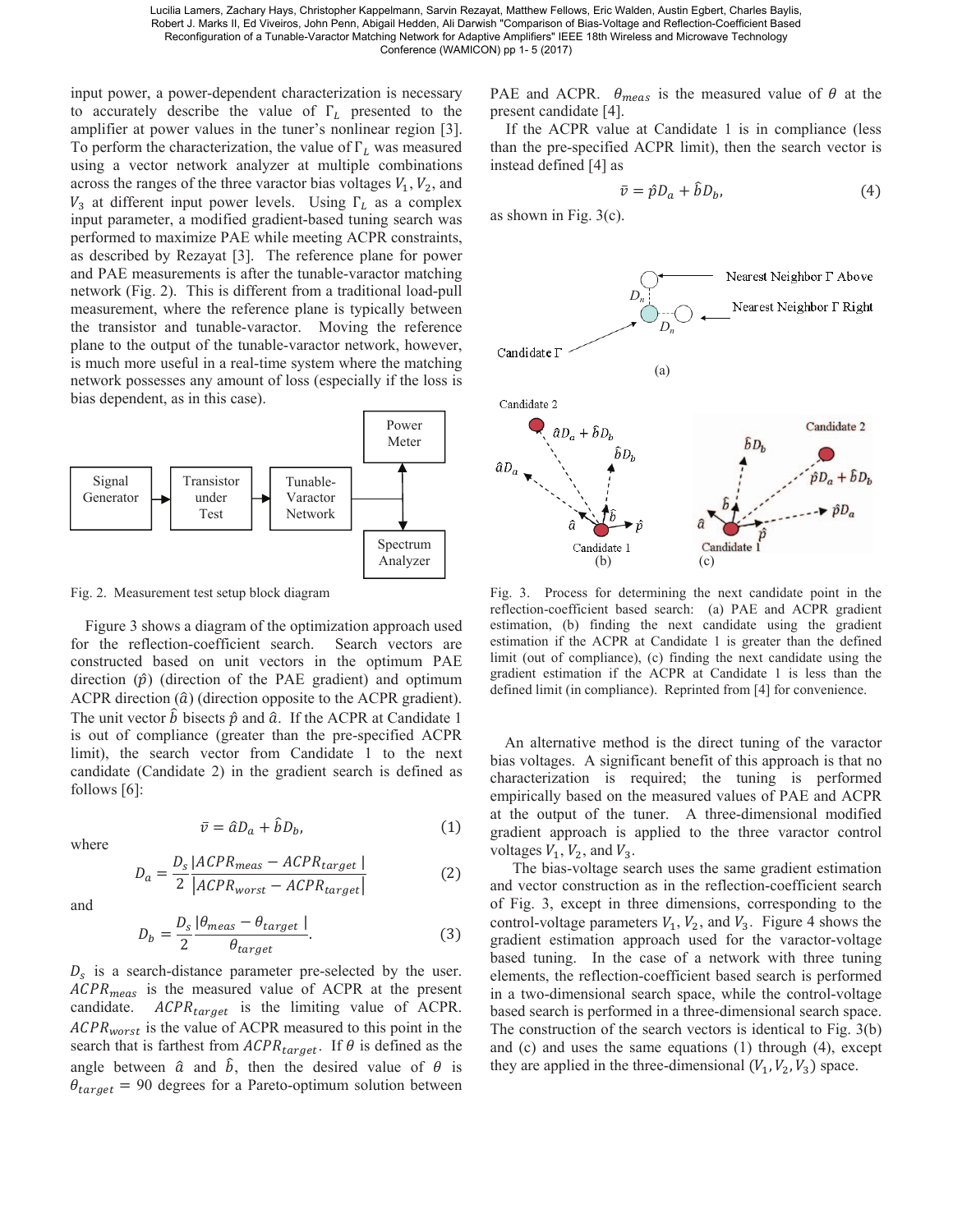

Fig. 4. Process for determining the gradient in the control-voltage based search. The search vector construction is the same as pictured in Fig. 3(b) and (c), except this vector construction is carried out in the  $(V_1, V_2, V_3)$  space instead of the complex  $\Gamma_L$  plane.

#### III. REFLECTION-COEFFICIENT SEARCH

The two different optimizations were compared based on their performance in matching a Microwave Technologies MWT-173 FET. The device operated at a bias of  $V_{GS} = -1.5$ V,  $V_{DS} = 3$  V with input power  $P_{in} = 4$  dBm.

For both the reflection-coefficient and bias-voltage searches, ACPR  $\leq$  -30.5 dBc was used as the ACPR constraint. In order to tune the load reflection coefficient of the matching network in the optimization, a characterization is needed relating the bias voltages of the varactors to the load reflection coefficient. Since interpolation between characterized states is not feasible [2], the characterization must be extensive. The optimization will only be able to select points for which a characterized state has been measured. The characterized load reflection coefficient states for the tunable matching network used are shown in Figure 5.



Fig. 5. Characterized load reflection coefficient states for the tunable varactor matching network

Figure 6 shows the traditionally measured PAE and ACPR load-pull contours for the MWT-173 FET taken with the reference plane at the output of the tunable-varactor matching network. Because the loss of the tunable-varactor matching network varies significantly across the Smith Chart, nonconvex contours are obtained for this reference plane, even though PAE contours taken at the reference plane between the transistor and tuner would be convex. The reflectioncoefficient search endpoints of the fast search iterations are plotted with the contours in Fig. 6 for comparison, and most of the search endpoints compare well with the constrained optimum calculated from the traditional load-pull data.



Fig. 6. Search end locations plotted with PAE and ACPR contours. The PAE contours are shown in different hues of red and yellow, with the ACPR contours shown in blue. The acceptable ACPR region (ACPR  $\leq$  -30.5 dBc) is shaded. The constrained optimum, as taken from traditional load-pull data, is shown as a red square. The optima found through reflection-coefficient searches are each labeled with an 'x'.



Fig. 7. Reflection-coefficient search results for starting point  $\Gamma_L$  = 0.50/0°. The constrained optimum was found at  $\Gamma_L = 0.31/152$ °, providing  $PAE = 27.73\%$  and  $ACPR = -30.6$  dBc. 26 measurements were required, with an average time per measurement of 3.63 seconds.

Fig. 7 shows the trajectory of a reflection-coefficient search starting from  $\Gamma_L = 0.50/0.00^{\circ}$ . Table I shows the reflectioncoefficient search results from 16 different  $\Gamma_L$  values. It can be seen that the end PAE values are reasonably similar for many of the starting points, and the number of measurements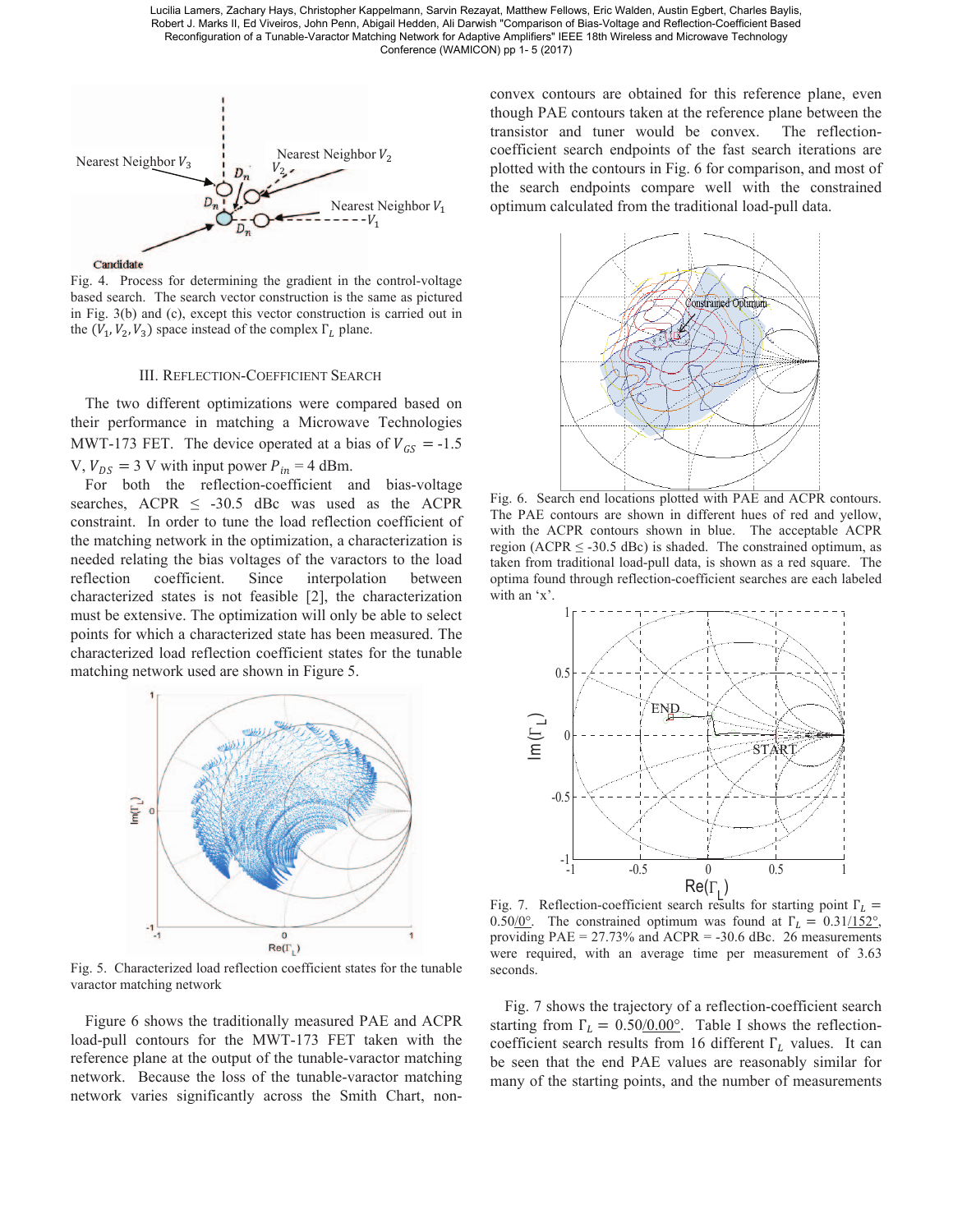required for the searches ranges from 11 to 34. All results possess ACPR values close to the limiting value of -30.5 dBc.

TABLE I: RESULTS OF REFLECTION-COEFFICIENT SEARCH FROM MULTIPLE STARTING POINTS

| Start $\Gamma_I$    | <b>Start</b> | End $\Gamma_I$     | End         | End    | #    | Avg.   |
|---------------------|--------------|--------------------|-------------|--------|------|--------|
|                     | PAE          |                    | <b>ACPR</b> | PAE    | Meas | time   |
|                     | $(\%)$       |                    | (dBc)       | $(\%)$ |      | per    |
|                     |              |                    |             |        |      | meas.  |
|                     |              |                    |             |        |      | (sec.) |
| $\theta$            | 21.24        | $0.19/139$ °       | $-31.0$     | 26.87  | 11   | 3.41   |
| $0.25/0^{\circ}$    | 13.79        | $0.28/143^{\circ}$ | $-30.8$     | 28.40  | 21   | 3.39   |
| $0.25/45^{\circ}$   | 20.10        | $0.33/133$ °       | $-30.6$     | 29.31  | 23   | 3.39   |
| $0.25/90^{\circ}$   | 22.74        | $0.39/164^{\circ}$ | $-30.5$     | 25.61  | 12   | 3.43   |
| $0.25/-45^{\circ}$  | 12.40        | $0.25/110^{\circ}$ | $-31.4$     | 27.67  | 21   | 3.50   |
| $0.25/-90^{\circ}$  | 12.39        | $0.32/148^{\circ}$ | $-31.1$     | 27.68  | 34   | 3.41   |
| $0.25/135^{\circ}$  | 26.76        | $0.22/112$ °       | $-31.0$     | 27.10  | 16   | 3.54   |
| $0.25/180^{\circ}$  | 23.80        | $0.29/160^{\circ}$ | $-31.6$     | 26.85  | 13   | 3.39   |
| $0.25/-135^{\circ}$ | 16.61        | $0.22/131^{\circ}$ | $-30.8$     | 26.71  | 14   | 4.28   |
| $0.5/0$ °           | 6.94         | $0.31/152$ °       | $-30.6$     | 27.73  | 26   | 3.63   |
| $0.5/45^{\circ}$    | 8.28         | $0.21/112^{\circ}$ | $-31.4$     | 26.31  | 30   | 3.40   |
| $0.5/90^{\circ}$    | 12.79        | $0.27/122$ °       | $-30.9$     | 28.47  | 27   | 3.48   |
| $0.5/-135^{\circ}$  | 9.22         | $0.25/156^{\circ}$ | $-31.1$     | 25.69  | 24   | 3.42   |
| $0.5/-90^{\circ}$   | 5.27         | $0.16/98^{\circ}$  | $-31.8$     | 24.53  | 20   | 3.40   |
| $0.5/135^{\circ}$   | 22.18        | $0.30129^{\circ}$  | $-30.6$     | 28.91  | 17   | 3.53   |
| $0.5/180^{\circ}$   | 9.91         | $0.32/132^{\circ}$ | $-30.5$     | 28.95  | 29   | 3.48   |

#### IV. BIAS-VOLTAGE SEARCH

Finding the constrained optimum PAE by directly tuning the varactor bias voltages requires less overhead complexity than the reflection-coefficient tuning. No characterization mapping varactor bias voltages to reflection coefficients is needed, and the search is not limited to selecting only discrete characterized states. Computation time is reduced, because there is no need to search through a table of values. However, since the search now occurs in a 3-dimensional space, an increased number of measurements is needed to find the optimum. Each gradient estimation requires three, instead of two, measured points in the three-dimensional search space.

Figure 8 shows the search trajectory for a bias-voltage search in the three-dimensional  $(V_1, V_2, V_3)$  space starting from  $V_1 = 22 \text{ V}, V_2 = 22 \text{ V}, \text{ and } V_3 = 22 \text{ V}.$  The results of the biasvoltage searches from several different starting voltage combinations are shown in Table II. For the bias-voltage search, the same settings were used as for the reflectioncoefficient search previously described, with the ACPR constraint again defined as -31.5 dBc.

Figure 9 depicts all of the endpoints found using the biasvoltage search. Also plotted in Fig. 9 is a constant-PAE surface representing the  $(V_1, V_2, V_3)$  combinations providing PAE = 20%. This plot indicates that the PAE characteristic in the  $(V_1, V_2, V_3)$  voltage space is multi-modal. Each search tends toward one of two different clusters of endpoints. This occurs since for several load reflection coefficient states there is more than one varactor bias voltage combination that maps to a single load reflection coefficient. There will be more than one optimum combination of bias voltages, but the same PAE performance will be obtained because the resulting  $\Gamma_L$  values should be nearly identical.



Fig. 8. Bias voltage search results for starting point  $V_1 = 22$  V,  $V_2 =$ 22 V,  $V_3 = 22$  V. The constrained optimum was found at  $V_1 = 12.11$ V,  $V_2$  = 16.80 V,  $V_3$  = 10.93 V, providing PAE = 26.02% and ACPR = -30.97 dBc. 32 measurements were required, with an average time per measurement of 2.58 seconds.



Fig. 9. End points for the control-voltage search in the  $(V_1, V_2, V_3)$ plane (red dots) shown with the equal-PAE surfaces for PAE = 20% (black)

The average results of the reflection-coefficient and biasvoltage searches are compared in Table III. The average end PAE and ACPR values compare well between the two search types. The average number of measurements is much lower for the reflection-coefficient search, but the time per measurement is much lower for the bias-voltage search. Because no characterization look-up is required, using bias voltage as the tuning parameter reduces the overhead time per measurement. However, the reflection-coefficient search uses fewer measurements, at least in part due to the difference in dimensions. The average total time per algorithm run is approximately 15 seconds slower for the bias-voltage search (89 seconds) than for the reflection-coefficient search (74 seconds). If a reconfigurable circuit is designed such that only